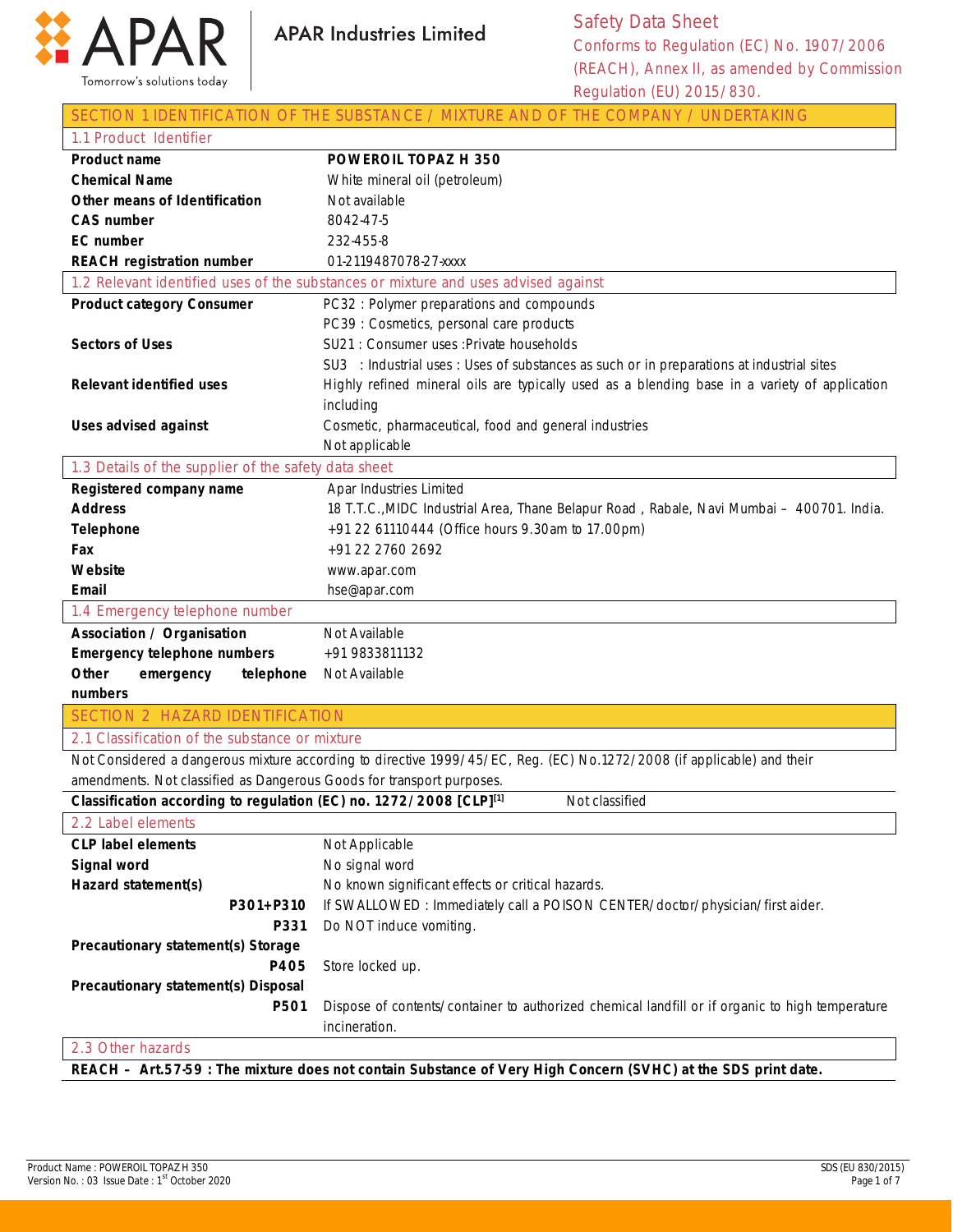

Safety Data Sheet Conforms to Regulation (EC) No. 1907/2006 (REACH), Annex II, as amended by Commission Regulation (EU) 2015/830.

| SECTION 3 COMPOSITION / INFORMATION ON INGREDIENTS                             |                                                     |                                                                                               |                                                                                                 |
|--------------------------------------------------------------------------------|-----------------------------------------------------|-----------------------------------------------------------------------------------------------|-------------------------------------------------------------------------------------------------|
| 3.1 Substances                                                                 |                                                     |                                                                                               |                                                                                                 |
| 1. CAS No.                                                                     | % (Weight)                                          | <b>Name</b>                                                                                   | <b>Classification according to</b>                                                              |
| 2. EC No.                                                                      |                                                     |                                                                                               | regulation (EC)                                                                                 |
| 3. Index No.                                                                   |                                                     |                                                                                               | No.1272/2008(CLP)                                                                               |
| 4. REACH No.                                                                   |                                                     |                                                                                               |                                                                                                 |
| 1.8042-47-5                                                                    | 100                                                 | White Mineral Oil (petroleum)                                                                 | Not classified                                                                                  |
| 2.232-455-8                                                                    |                                                     |                                                                                               |                                                                                                 |
| 3. Not Available                                                               |                                                     |                                                                                               |                                                                                                 |
| 4.01-2119487078-27-xxxx                                                        |                                                     |                                                                                               |                                                                                                 |
| <b>SECTION 4 FIRST AID MEASURES</b>                                            |                                                     |                                                                                               |                                                                                                 |
| 4.1 Description of first aid measures                                          |                                                     |                                                                                               |                                                                                                 |
|                                                                                | If this product comes in contact with eyes :        |                                                                                               |                                                                                                 |
| <b>Eye Contact</b>                                                             | $\triangleright$ Wash out immediately with water    |                                                                                               |                                                                                                 |
|                                                                                |                                                     | $\triangleright$ If irritation continues, seek medical attention.                             |                                                                                                 |
|                                                                                |                                                     |                                                                                               | ≻ Removal of contact lenses after an eye injury should only be undertaken by skilled personnel. |
|                                                                                | If skin or hair contact occurs:                     |                                                                                               |                                                                                                 |
| <b>Skin Contact</b>                                                            |                                                     | > Flush skin and hair with running water (and soap if available).                             |                                                                                                 |
|                                                                                |                                                     | > Seek medical attention in event of irritation.                                              |                                                                                                 |
|                                                                                |                                                     |                                                                                               | > If fumes, aerosol or combustion products are inhaled remove from contaminated area. Other     |
| Inhalation                                                                     | measures are usually unnecessary.                   |                                                                                               |                                                                                                 |
|                                                                                | $\triangleright$ Immediately give a glass of water. |                                                                                               |                                                                                                 |
| Ingestion                                                                      |                                                     | > First aid is not generally required. If in doubt, contact a Poisons Information Centre or a |                                                                                                 |
|                                                                                | doctor.                                             |                                                                                               |                                                                                                 |
| 4.2 Most important symptoms and effects, both acute and delayed                |                                                     |                                                                                               |                                                                                                 |
| See section 11                                                                 |                                                     |                                                                                               |                                                                                                 |
| 4.3 Indication of any immediate medical attention and special treatment needed |                                                     |                                                                                               |                                                                                                 |
| Treat symptomatically.                                                         |                                                     |                                                                                               |                                                                                                 |
| <b>SECTION 5 FIRE FIGHTING MEASURES</b>                                        |                                                     |                                                                                               |                                                                                                 |
| 5.1 Extinguishing media                                                        |                                                     |                                                                                               |                                                                                                 |
| > Dry chemicals Powder.                                                        |                                                     |                                                                                               |                                                                                                 |
| $\triangleright$ Foam.                                                         |                                                     |                                                                                               |                                                                                                 |
| >BCF (Where regulations permit).                                               |                                                     |                                                                                               |                                                                                                 |
| $\triangleright$ Carbon dioxide (CO2).                                         |                                                     |                                                                                               |                                                                                                 |
| $\triangleright$ Water spray or fog.                                           |                                                     |                                                                                               |                                                                                                 |
| 5.2 Special hazards arising from the substrate or mixture                      |                                                     |                                                                                               |                                                                                                 |
| Fire incompatibility                                                           |                                                     | > Avoid contamination with oxidizing agents i.e. nitrates, oxidizing acids, chlorine acids,   |                                                                                                 |
|                                                                                |                                                     | chlorine bleaches, pool chlorine etc. as ignition may results.                                |                                                                                                 |
| 5.3 Advice for firefighters                                                    |                                                     |                                                                                               |                                                                                                 |
| Fire fighting                                                                  |                                                     | > Alert Fire Brigade and tell them location and nature of hazard.                             |                                                                                                 |
|                                                                                |                                                     | $\triangleright$ Wear full body protective clothing with breathing apparatus.                 |                                                                                                 |
| <b>SECTION 6 ACCIDENTAL RELEASE MEASURES</b>                                   |                                                     |                                                                                               |                                                                                                 |
| 6.1 Personal precautions, protective equipment and emergency procedures        |                                                     |                                                                                               |                                                                                                 |
| See section 8                                                                  |                                                     |                                                                                               |                                                                                                 |
| 6.2 Environmental precautions                                                  |                                                     |                                                                                               |                                                                                                 |
| See section 12                                                                 |                                                     |                                                                                               |                                                                                                 |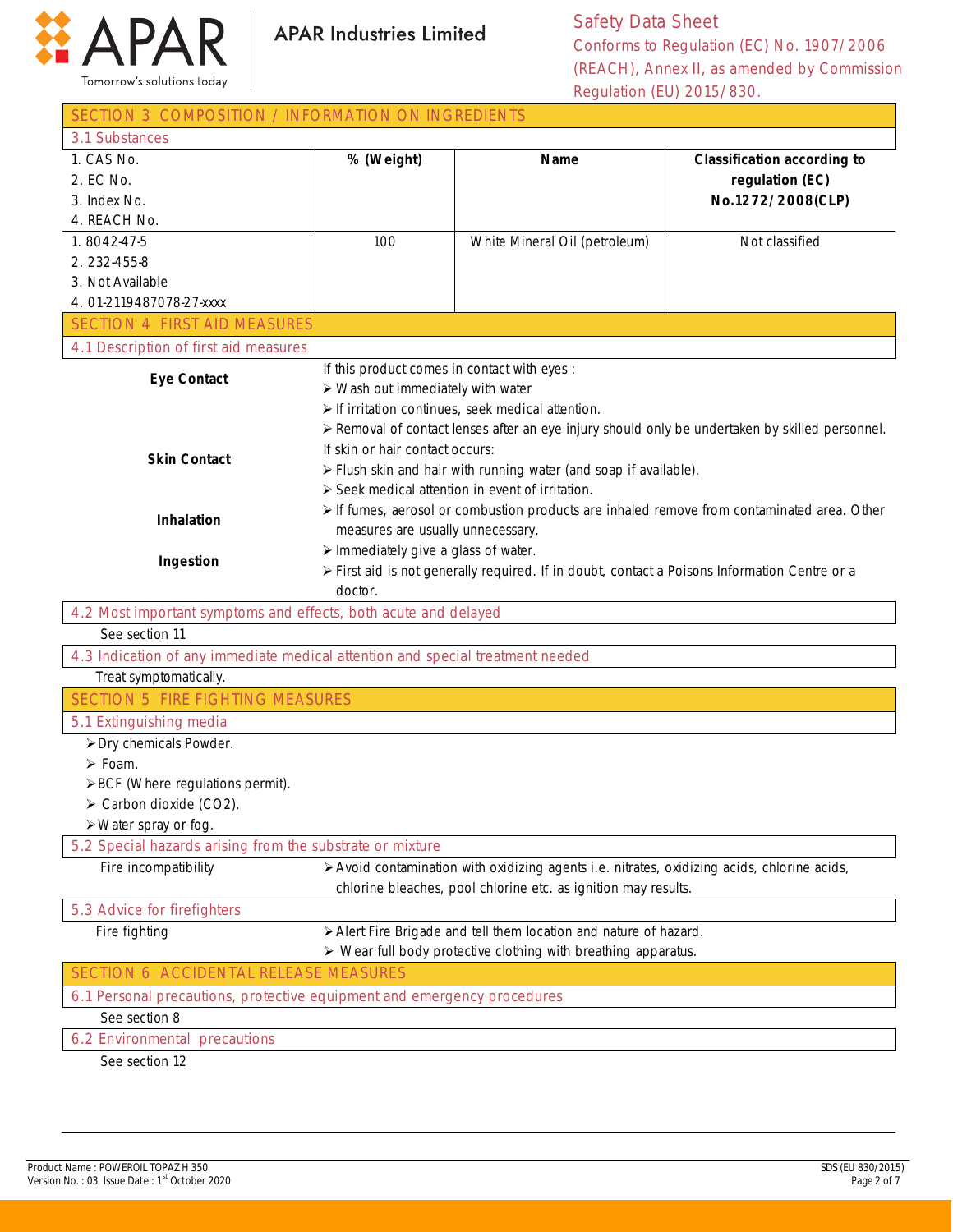

Safety Data Sheet Conforms to Regulation (EC) No. 1907/2006 (REACH), Annex II, as amended by Commission Regulation (EU) 2015/830. ٦

| 6.3 Methods and material for containment and cleaning up                    |                                                                                          |                                                                                         |
|-----------------------------------------------------------------------------|------------------------------------------------------------------------------------------|-----------------------------------------------------------------------------------------|
|                                                                             |                                                                                          | $\triangleright$ Remove all ignitions sources.                                          |
|                                                                             |                                                                                          | $\triangleright$ Clean up all spills immediately.                                       |
| <b>Minor spills</b>                                                         |                                                                                          | > Avoid breathing vapours and contact with skin and eyes.                               |
|                                                                             |                                                                                          | > Contain and absorb spill with sand, earth, inert material or vermiculite.             |
|                                                                             | $\triangleright$ Wipe up.                                                                |                                                                                         |
|                                                                             |                                                                                          | > Place in a suitable, labelled container for waste disposal.                           |
| 6.4 Reference to other sections                                             |                                                                                          |                                                                                         |
| Personal protective Equipment advice is contained in Section 8 of this SDS. |                                                                                          |                                                                                         |
| <b>SECTION 7 HANDLING AND STORAGE</b>                                       |                                                                                          |                                                                                         |
| 7.1 Precautions for safe handling                                           |                                                                                          |                                                                                         |
|                                                                             |                                                                                          | > Avoid all personal contact, including inhalation.                                     |
|                                                                             |                                                                                          | > Wear protective clothing when risk of exposure occurs.                                |
|                                                                             |                                                                                          | > Use in a well-ventilated area.                                                        |
|                                                                             |                                                                                          | > Prevent concentration in hollows and sumps.                                           |
|                                                                             |                                                                                          | > DO NOT enter confined spaces until atmosphere has been checked.                       |
|                                                                             |                                                                                          | > Avoid smoking, naked lights or ignition sources.                                      |
|                                                                             |                                                                                          | > Avoid contact with incompatible materials. When handling, DO NOT eat, drink or smoke. |
| <b>Safe Handling</b>                                                        |                                                                                          | > Keep containers securely sealed when not in use. Avoid physical damage to containers. |
|                                                                             | > Always wash hands with soap and water after handling.                                  |                                                                                         |
|                                                                             | > Work clothes should be laundered separately.                                           |                                                                                         |
|                                                                             |                                                                                          | > Use good occupational work practice.                                                  |
|                                                                             | > Observe manufacturer's storage and handling recommendations contained within this SDS. |                                                                                         |
|                                                                             |                                                                                          | Atmosphere should be regularly checked against established exposure standards to ensure |
|                                                                             |                                                                                          | safe working conditions.                                                                |
| Fire and explosion protection                                               | See section 5                                                                            |                                                                                         |
| 7.2 Conditions for safe storage, including any in compatibilities           |                                                                                          |                                                                                         |
| Suitable container                                                          | > Metal can or drum                                                                      |                                                                                         |
|                                                                             |                                                                                          | > Packaging as recommended by manufacturer.                                             |
|                                                                             |                                                                                          | > Check all containers are clearly labeled and free from leaks.                         |
| Storage incompatibility                                                     | Avoid reaction with oxidizing agents.                                                    |                                                                                         |
| 7.3 Specific end use(s)                                                     | Section 1.2                                                                              |                                                                                         |
| SECTION 8 EXPOSURE CONTROLS / PERSONAL PROTECTION                           |                                                                                          |                                                                                         |
| 8.1 Control parameters                                                      |                                                                                          |                                                                                         |
| DERIVED NO EFFECT LEVEL (DNEL)<br>Not available                             |                                                                                          |                                                                                         |
| PREDICTED NO EFFECT LEVEL (PNEL)<br>Not available                           |                                                                                          |                                                                                         |
| <b>OCCUPATIONAL EXPOSURE LIMITS (OEL)</b>                                   |                                                                                          | Not available                                                                           |
| Ingredient name                                                             |                                                                                          | <b>Exposure limits</b>                                                                  |
| White mineral oil (petroleum)                                               |                                                                                          | ACGIH TLV (United States, 6/2013).                                                      |
|                                                                             |                                                                                          | TWA: 5 mg/m <sup>3</sup> 8 hours. Form: Inhalable fraction                              |
|                                                                             |                                                                                          | OSHA PEL (United States, 2/2013).                                                       |
|                                                                             |                                                                                          | TWA: 5 mg/m <sup>3</sup> 8 hours.                                                       |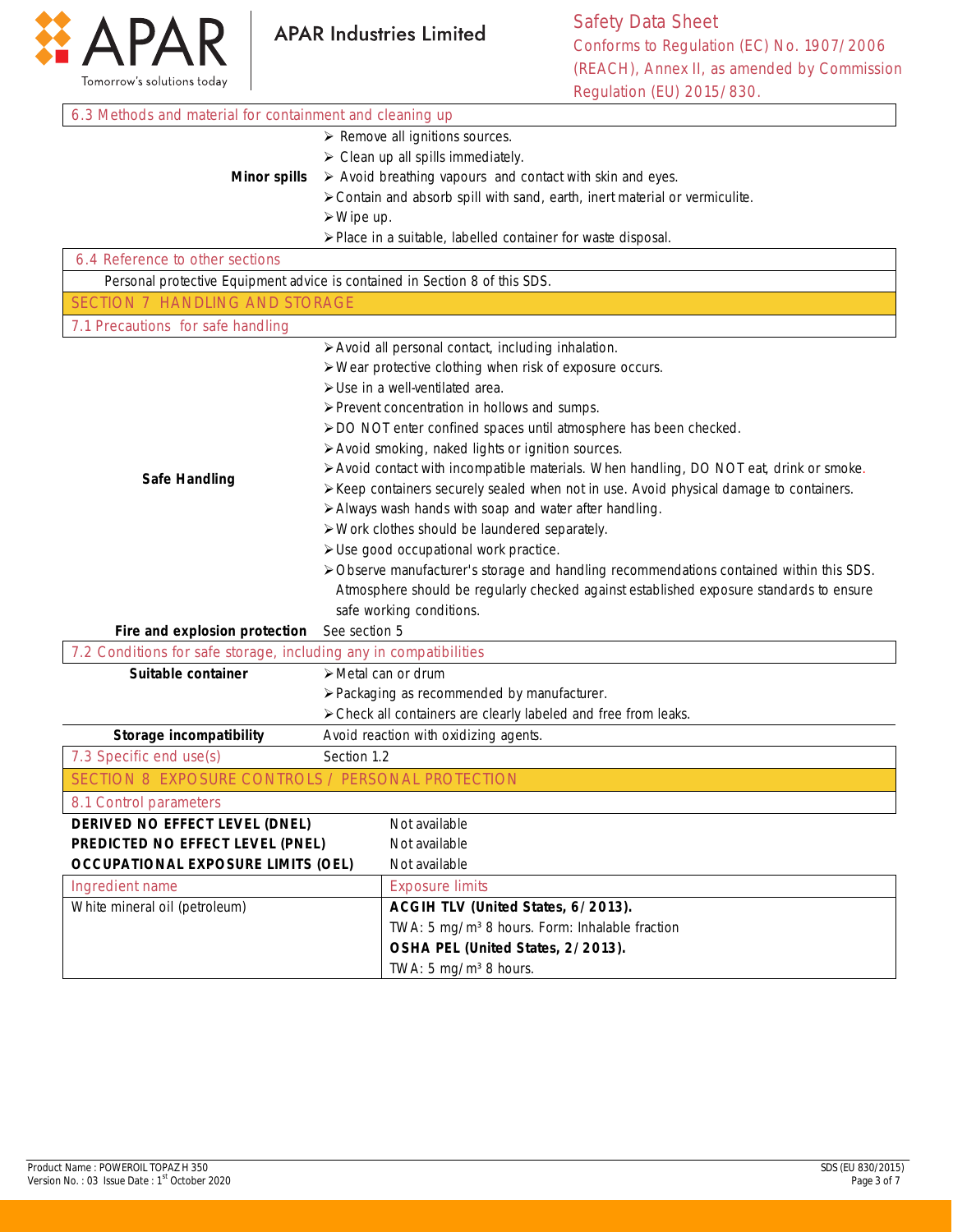

#### 8.2 Exposure controls

8.2.1 Appropriate engineering controls

### 8.2.2 Personal protection

| Eye and face protection | $\triangleright$ Safety glasses with side shields                |
|-------------------------|------------------------------------------------------------------|
|                         | $\triangleright$ Chemical goggles.                               |
| <b>Skin protection</b>  | See Hand protection below                                        |
| Hands/feet protection   | Wear general protective gloves, e.g. light weight rubber gloves. |
| <b>Body protection</b>  | See Other protection below                                       |
| Other protection        | No special equipment needed when handling small quantities.      |
|                         | <b>OTHERWISE:</b>                                                |
|                         | Overalls.                                                        |
|                         | Barrier cream.                                                   |
|                         | Eyewash unit.                                                    |
| <b>Thermal hazards</b>  | Not Available                                                    |

#### **Respiratory protection**

Type A-P Filter of sufficient capacity. (AS/NZS 1716 & 1715, EN 143:2000 & 149:2001, ANSI Z88 or national equivalent)

8.2.3. Environmental exposure controls See section 12 SECTION 9 PHYSICAL AND CHEMICAL PROPERTIES

9.1 Information on basic physical and chemical properties

#### **Appearance**

| Appeal allue                         |                                                                       |
|--------------------------------------|-----------------------------------------------------------------------|
| <b>Physical state</b>                | Liquid                                                                |
| Color                                | Colourless                                                            |
| Form                                 | Liquid                                                                |
| Odor                                 | Odorless                                                              |
| <b>Odour threshold</b>               | Not applicable                                                        |
| рH                                   | Not applicable                                                        |
| Melting point/Pour point             | < -9°C (ASTM D-97)                                                    |
| <b>Flash point</b>                   | Closed cup: > 200°C                                                   |
| <b>Evaporation rate</b>              | $<$ 1 (n-butyl acetate = 1)                                           |
| Flammability (solid, gas)            | Not applicable                                                        |
| Flammability limits in air,          | No Data                                                               |
| lower, % by volume                   |                                                                       |
| Flammability limits in air,          | No Data                                                               |
| upper, % by volume                   |                                                                       |
| Vapour pressure                      | <0.013 kPa (<0.1 mm Hg) [room temperature]                            |
| Vapour density                       | $>1$ [Air = 1]                                                        |
| <b>Density</b>                       | 0.845 to 0.880 at 25°C                                                |
| Solubility(ies)                      |                                                                       |
| Solubility (water)                   | Insoluble                                                             |
| <b>Partition coefficient</b>         |                                                                       |
| (n-octanol/water)                    | >6                                                                    |
| <b>Decomposition temperature</b>     | No Data                                                               |
| <b>Auto-ignition temperature</b>     | $>330^{\circ}$ C                                                      |
| Viscosity, Kinematic at 40°C (104°F) | 0.65 cm <sup>2</sup> /s to 0.71 cm <sup>2</sup> /s (65.0 to 71.0 cSt) |
| <b>Explosive properties</b>          | No Data                                                               |
| <b>Oxidising properties</b>          | No Data                                                               |
| DMSO extractible compound            | Nil                                                                   |
| according to IP-346                  |                                                                       |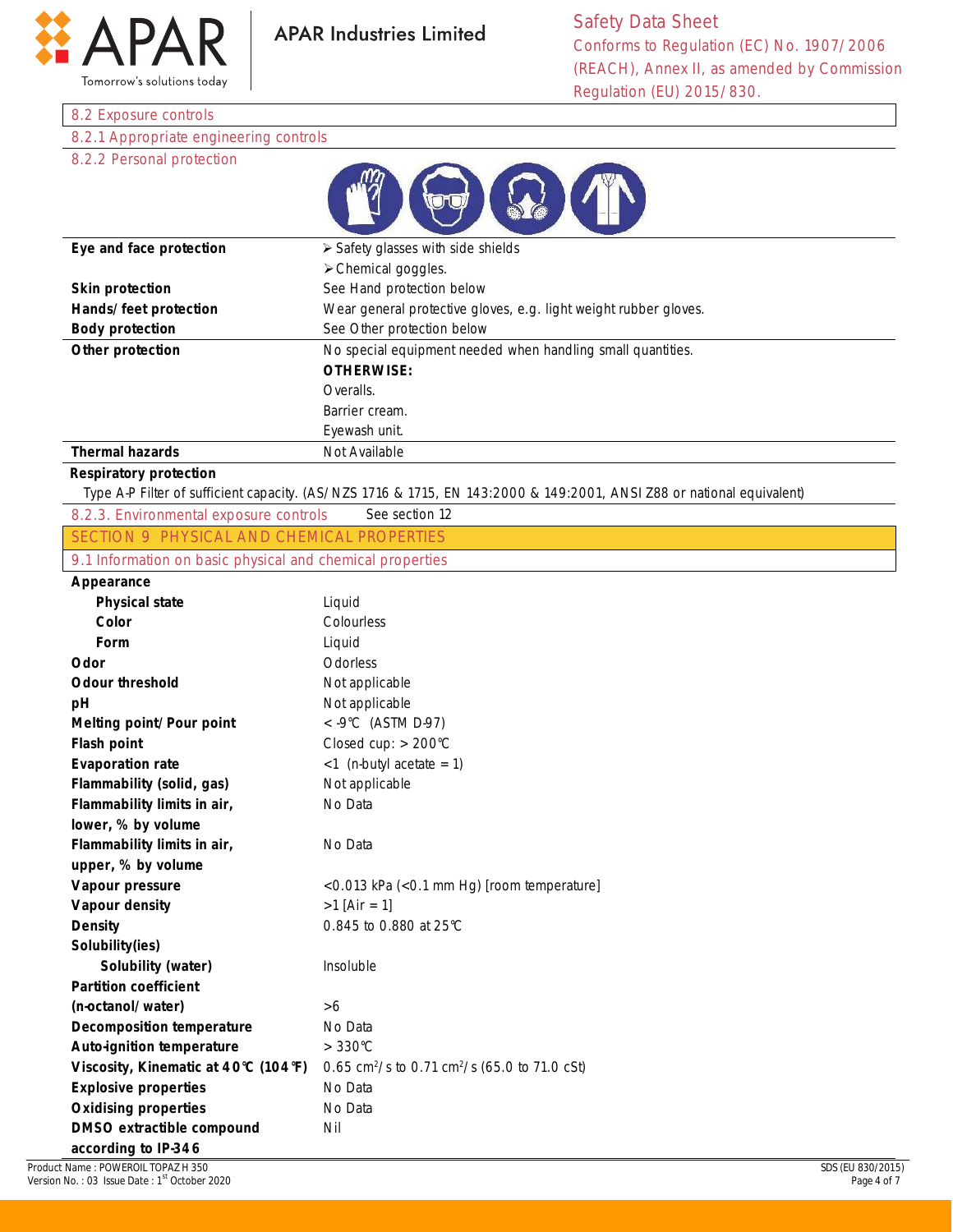

Safety Data Sheet Conforms to Regulation (EC) No. 1907/2006 (REACH), Annex II, as amended by Commission Regulation (EU) 2015/830.

| 9.2 Other Information                      | Not Available                                                                            |
|--------------------------------------------|------------------------------------------------------------------------------------------|
| <b>SECTION 10 STABILITY AND REACTIVITY</b> |                                                                                          |
| 10.1 Reactivity                            | Stable.                                                                                  |
| 10.2 Chemical stability                    | Under normal conditions of storage and use, hazardous reactions will not occur.          |
| 10.3 Possibility of hazardous              | Avoid temperatures exceeding the flash point.                                            |
| <b>Reactions</b>                           | No specific data.                                                                        |
| 10.4 Conditions to avoid                   | No specific data.                                                                        |
| 10.5 Incompatible materials                | Under normal conditions of storage and use, hazardous decomposition products should      |
| 10.6 Hazardous decomposition               | not be produced.                                                                         |
| products                                   |                                                                                          |
| SECTION 11 TOXICOLOGICAL INFORMATION       |                                                                                          |
| <b>Routes of exposure</b>                  | Inhalation. Ingestion.                                                                   |
| <b>Acute toxicity</b>                      | Not classified.                                                                          |
| Skin corrosion/irritation                  | Not classified. May be irritating to the skin.                                           |
| Serious eye damage/eye irritation          | Not classified. May cause minor irritation on eye contact.                               |
| <b>Respiratory sensitiser</b>              | Not classified.                                                                          |
| <b>Skin sensitisation</b>                  | Not classified.                                                                          |
| <b>Mutagenicity</b>                        | No data available to indicate product or any components present at greater than 0.1% are |
|                                            | mutagenic or genotoxic.                                                                  |
| Carcinogenicity                            | No known significant effects or critical hazard                                          |
| <b>Reproductive toxicity</b>               | Contains no ingredient listed as toxic to reproduction.                                  |
| Specific target organ toxicity             | Not classified.                                                                          |
| - single exposure                          |                                                                                          |
| Specific target organ toxicity             | Not classified.                                                                          |
| - repeated exposure                        |                                                                                          |
| Epidemiology                               | No epidemiological data is available for this product.                                   |
| SECTION 12 ECOLOGICAL INFORMATION          |                                                                                          |

#### 12.1 Toxicity

#### 12.2 Persistence and degradability

| Ingredient                              | Persistence: Water/Soil               | Persistence: Air                      |
|-----------------------------------------|---------------------------------------|---------------------------------------|
|                                         | No data available for all ingredients | No data available for all ingredients |
| 12.3 Bioaccumulative potential          |                                       |                                       |
| Ingredient                              | <b>Bioaccumulation</b>                |                                       |
|                                         | No data available for all ingredients |                                       |
| 12.4 Mobility in soil                   |                                       |                                       |
| Ingredient                              | <b>Mobility</b>                       |                                       |
|                                         | No data available for all ingredients |                                       |
| 12.5 Results of PBT and vPvB assessment |                                       |                                       |
|                                         |                                       |                                       |

| Relevant available data              | t available<br>Not | Not available | Not available |
|--------------------------------------|--------------------|---------------|---------------|
| fulfilled?<br><b>PBT</b><br>Criteria | Not available      | Not available | Not available |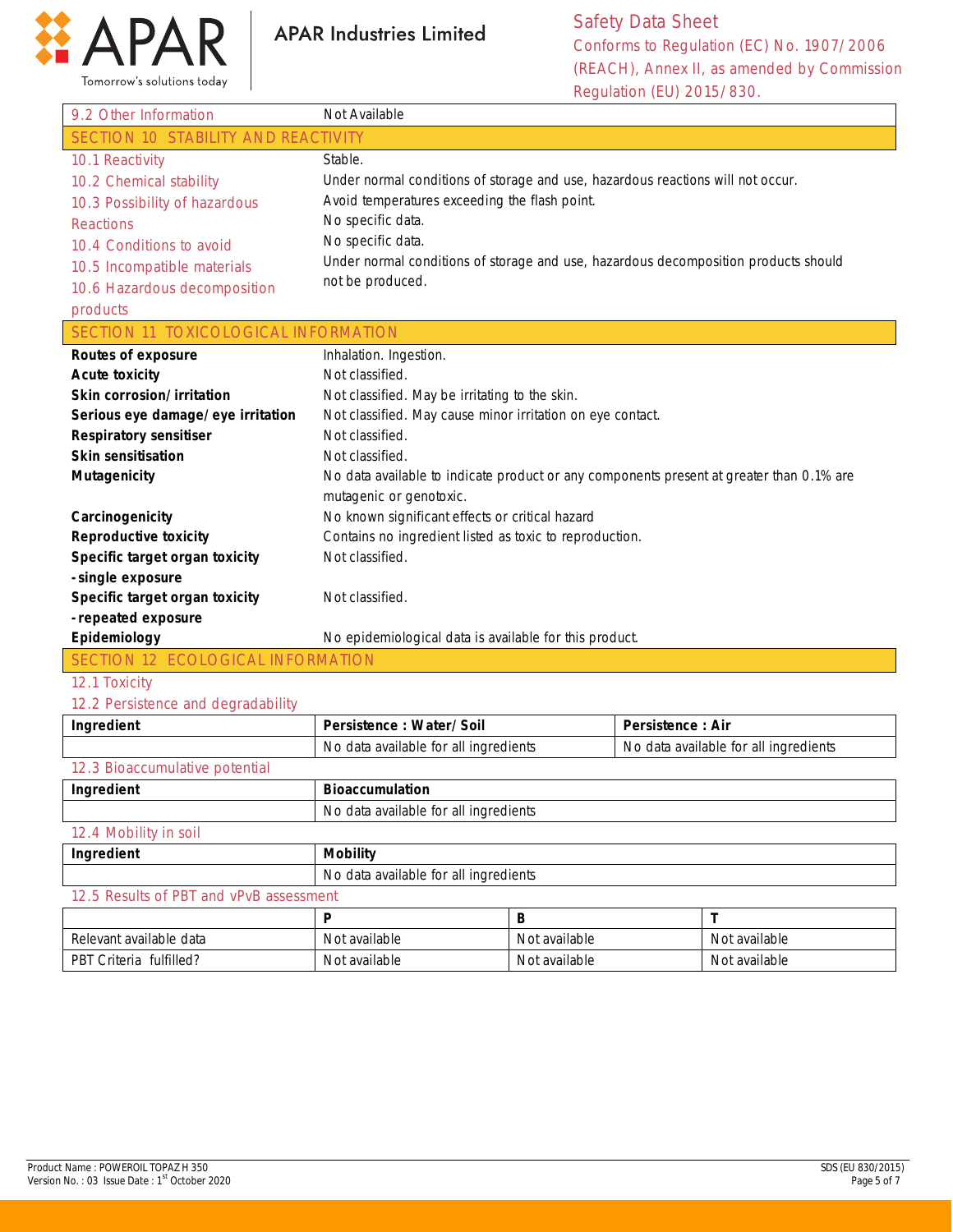

Safety Data Sheet Conforms to Regulation (EC) No. 1907/2006 (REACH), Annex II, as amended by Commission Regulation (EU) 2015/830.

|                                                                   | Regulation (EU) 2015/830.                                                                                                      |              |
|-------------------------------------------------------------------|--------------------------------------------------------------------------------------------------------------------------------|--------------|
| 12.6 Other adverse effects                                        | No data available                                                                                                              |              |
| <b>SECTION 13 DISPOSAL CONSIDERATIONS</b>                         |                                                                                                                                |              |
| 13.1 Waste treatment methods                                      |                                                                                                                                |              |
|                                                                   | Legislation addressing waste disposal requirements may differ by country, state and/ or                                        |              |
|                                                                   | territory. Each user must refer to laws operating in their area. In some areas, certain wastes                                 |              |
|                                                                   | must be tracked.                                                                                                               |              |
|                                                                   | A Hierarchy of Controls seems to be common - the user should investigate:                                                      |              |
|                                                                   | Reduction<br>⋗                                                                                                                 |              |
|                                                                   | Reuse<br>⋗                                                                                                                     |              |
| Product / Packaging disposal                                      | Recycling<br>➤                                                                                                                 |              |
|                                                                   | Disposal (if all else fails)<br>⋗                                                                                              |              |
|                                                                   | This material may be recycled if unused, or if it has not been contaminated so as to make it                                   |              |
|                                                                   | unsuitable for its intended use. If it has been contaminated, it may be possible to reclaim the                                |              |
|                                                                   | product by filtration, distillation or some other means. Shelf life considerations should also be                              |              |
|                                                                   | applied in making decisions of this type. Note that properties of a material may change in use,                                |              |
|                                                                   | and recycling or reuse may not always be appropriate.                                                                          |              |
| Waste treatment options                                           | Not available                                                                                                                  |              |
| Sewage disposal options                                           | Not available                                                                                                                  |              |
|                                                                   |                                                                                                                                |              |
| SECTION 14 TRANSPORT INFORMATION                                  |                                                                                                                                |              |
| <b>Labels Required</b>                                            |                                                                                                                                |              |
| <b>Marine Pollutant</b>                                           | <b>NO</b>                                                                                                                      |              |
| Land transport (Not Available)                                    | NOT REGULATED FOR TRANSPORT OF DANGEROUS GOODS                                                                                 |              |
| Air transport (ICAO-IATA/DGR)                                     | NOT REGULATED FOR TRANSPORT OF DANGEROUS GOODS                                                                                 |              |
| See transport (IMDG-Code/GGVSee)                                  | NOT REGULATED FOR TRANSPORT OF DANGEROUS GOODS                                                                                 |              |
| Inland waterways transport (ADN)                                  | NOT REGULATED FOR TRANSPORT OF DANGEROUS GOODS                                                                                 |              |
| Transport in bulk according to Annex II of                        | Not applicable                                                                                                                 |              |
| MARPOL 73/78and the IBC Code                                      |                                                                                                                                |              |
| <b>SECTION 15 REGULATORY INFORMATION</b>                          |                                                                                                                                |              |
|                                                                   | 15.1. Safety, health and environmental regulations / legislation specific for the substance or mixture                         |              |
|                                                                   | WHITE MINERAL OIL (PETROLEUM)(8042-47-5) IS FOUND ON THE FOLLOWING REGULATORY LISTS                                            |              |
|                                                                   | EU REACH Regulation (EC) No 1907/2006 - Annex XVII - Restrictions on the manufacture, placing on the market and use of certain |              |
| dangerous substances, mixtures and articles                       |                                                                                                                                |              |
| European Customs Inventory of Chemical Substances ECICS (English) |                                                                                                                                |              |
|                                                                   | European Union - European Inventory of Existing Commercial Chemical Substances (EINECS) (English)                              |              |
|                                                                   | International Agency for Research on Cancer (IARC) - Agents Classified by the IARC Monographs                                  |              |
| Netherlands Occupational Exposure Limits (Dutch)                  |                                                                                                                                |              |
| 15.2. Chemical safety assessment                                  |                                                                                                                                |              |
| <b>Inventory status</b>                                           | Inventory name                                                                                                                 | On inventory |
| Country(s) or region On                                           |                                                                                                                                | $(yes/no)*$  |
| Australia                                                         | Australian Inventory of Chemical Substances (AICS)                                                                             | Yes          |

Domestic Substances List (DSL) Non-Domestic Substances List (NDSL)

Existing Chemicals List (ECL) New Zealand Inventory

(EINECS)

Inventory of Existing Chemical Substances in China (IECSC) European Inventory of Existing Commercial Chemical Substances

European List of Notified Chemical Substances (ELINCS) Inventory of Existing and New Chemical Substances (ENCS)

Philippine Inventory of Chemicals and Chemical Substances (PICCS)

United States & Puerto Rico

Canada Canada China Europe Europe Japan Korea New Zealand Philippines

Yes No Yes Yes Yes No Yes Yes Yes Yes